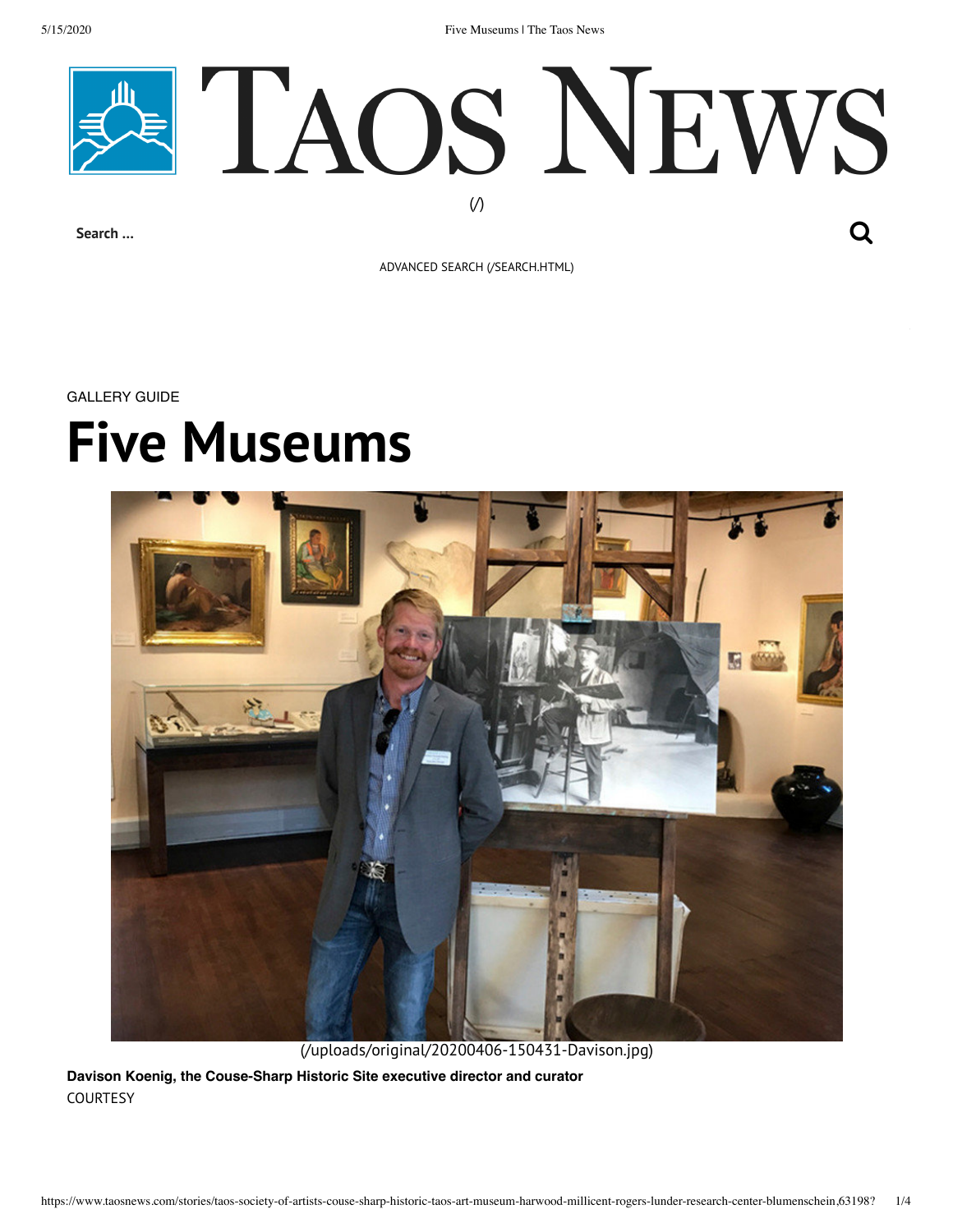

Posted Thursday, April 16, 2020 1:29 pm

## **By Dena Miller**

To some it may seem inexplicable why Taos--a tiny town nestled in New Mexico's high mountain desert- became the vortex for an American art movement of such national and international significance over the course of a century. But to Davison Koenig, the Couse-Sharp Historic Site executive director and curator, it's perfectly understandable.

"The arrival of those who would come to be known as the Taos Society of Artists was a perfect storm of circumstances, the timing of which coincided with a burgeoning interest in the American Southwest," he said. "They didn't just visit here; they settled here. And so they became a colony with a common and concerted vision, which was to share with the rest of the world an authentic depiction of Native culture and the American Southwest landscape."

Today, the site--owned and operated by The Couse Foundation and including the homes and studios of founding artists E. Irving Couse and J. H. Sharp--is a fascinating step back into time, but is poised to become the future's singular research center dedicated to Taos as one of the most important art colonies in the country's history.

With an initial endowment from the Peter and Paula Lunder family, The Couse Foundation has launched an \$8 million capital campaign to turn the former Mission Gallery, adjacent to the site, into a state-of-the-art museum facility.

"The Lunder Research Center will house original documents and correspondence, photographs, prints, negatives, sketchbooks, and original works of art. It will also include an extensive library and scholarly papers relating to the Taos Society of Artists, Native American art, and other ethnographic items," Koenig said, noting the overwhelming support for the center from museums, scholars and donors across the country.

"Our story is a significant national one," he explained. "It's one of Taos being an intellectual center as much as a collective community of artists."

Koenig is but one of several young visionaries under whose guidance the town's museums are experiencing their own Renaissance moments, ensuring that the heavy mantle of history doesn't suffocate the relevancy of Taos as an art colony.

For Daniel Barela--newly appointed as Executive Director of the Taos Historic Museums and President of its board--that means preserving his generations-deep heritage in New Mexico and educating newcomers on traditions he wishes to see kept alive.

His oversight role includes the E. L. Blumenschein Home and Museum on Ledoux Street, and La Hacienda de los Martinez on the outskirts of town. "We envision using [the] Blumenschein as a venue for ongoing exhibitions of emerging artists, in honor of its heritage as one of the homes of the founding artists of the Taos Society," Barela said.

But the 1804 Martinez Hacienda is in a class by itself as one of the few remaining "grand houses" of the Southwest. Barela envisions the sprawling property as a unique opportunity to be an educational epicenter with its riverfront grounds, courtyards, and dozens of rooms.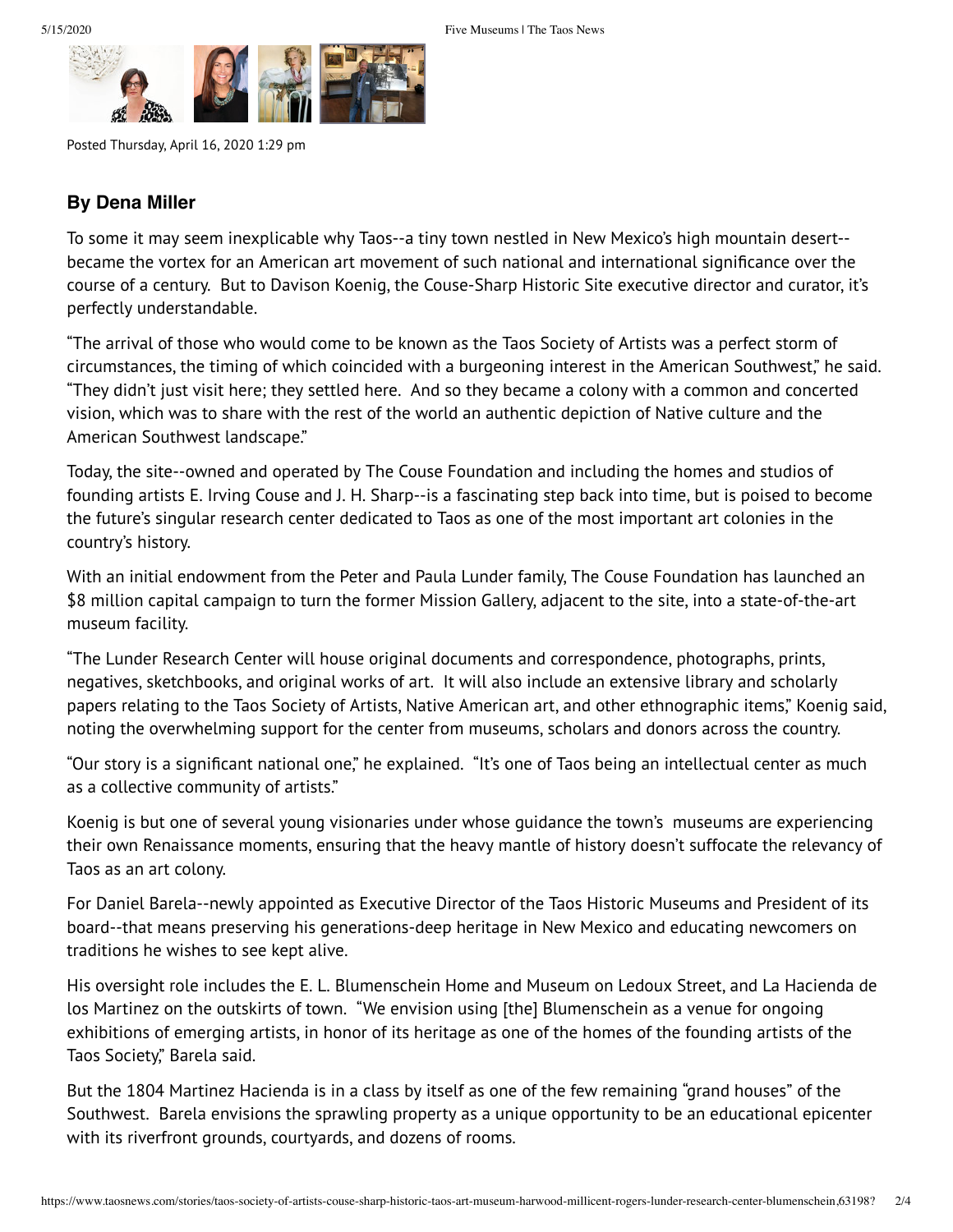## 5/15/2020 Five Museums | The Taos News

"In my mind there is more to art than that which hangs on a wall," he said. "There is art in the simple things in life like making adobes, tin working, plastering, building your own home, or fishing and growing your own food. The hacienda is a perfect location to educate our children beyond the classroom."

Barela is the great-grandson of Patrocino Barela who became the first Mexican American artist to receive national acclaim after his Spanish colonial wood carvings were included in a 1936 exhibition at the Museum of Modern Art. Following in his family's footsteps, Barela is also a wood carver who sold his wares at Spanish Market in Santa Fe as a young boy and, early on, "made a thousand dollars and learned the value of being able to take care of yourself."

"The opportunity given to me as the executive director of these historic properties is to pay forward and share all I've been blessed to have learned," he said.

Just down the road from the Blumenschein home, Juniper Manley has taken on the stewardship of another formidable Taos institution: the Harwood Museum of Art of the University of New Mexico. It's the second oldest museum in the state and has, at its center, the Agnes Martin Gallery which is an internationally acclaimed crown jewel.

"Taos will never get tired or be a dusty relic so long as we continue to preserve what precedes us and remain mindful of the future," she said.

"We in Taos have seen a demographic shift with the move away of generational Hispanics whose void has been filled with immigrants who may not have the leisure time to consider 'creativity.' But creativity is a savior. Our job is not to be token art; it's to be accessible and inclusive."

"So many museums are patriarchal by nature; the spoils of war or cultural dominance, and all that," Manley continued. "But what's exciting to us is how the artistic roots of Taos are intertwined on so many levels with its tri-cultural heritage, and how we can use that to establish an authentic voice representing the entire community."

Christy Schoedinger Coleman, the recently appointed executive director of the Taos Art Museum at the Fechin House, expressed a similar regard in her role as steward of the historic property.

"We have to be sensitive to ESOL [English for speakers of other languages] so that we are relevant," she commented. "Otherwise, the museum's resources aren't being used optimally. Then, we need to address the value of community building and focusing on our strength in early learning and in supporting our veterans and seniors. A museum, if properly utilized, can fill voids in what others would see as non-traditional roles."

"To me, the bottom line is that art is a way to get a message across. It's the voice of society in a moment of time, and its continuum is the voice of where society is going."

She is now in charge of the historic home of Nicholai Fechin, an acclaimed Russian artist who arrived in Taos after the dismantlement of the Society but while many member artists nevertheless remained. He remodeled the home and left behind a legacy of art that remains amongst the most profound of Southwestern artists.

The museum's website states, "It is presently estimated that there are more artists, per capita, in the Taos area than in any other city in the world, including Paris, France."

"There's no doubt in my mind that Taos has inspired more artists, including the contemporary ones, than any other place," Schoedinger Coleman affirmed. "What we maintain here at Taos Art Museum is the energy to inform and inspire both today's and tomorrow's artists."

Schoedinger Coleman is particularly excited about how all of the museum's executive directors are regularly meeting to brainstorm and support of each other.